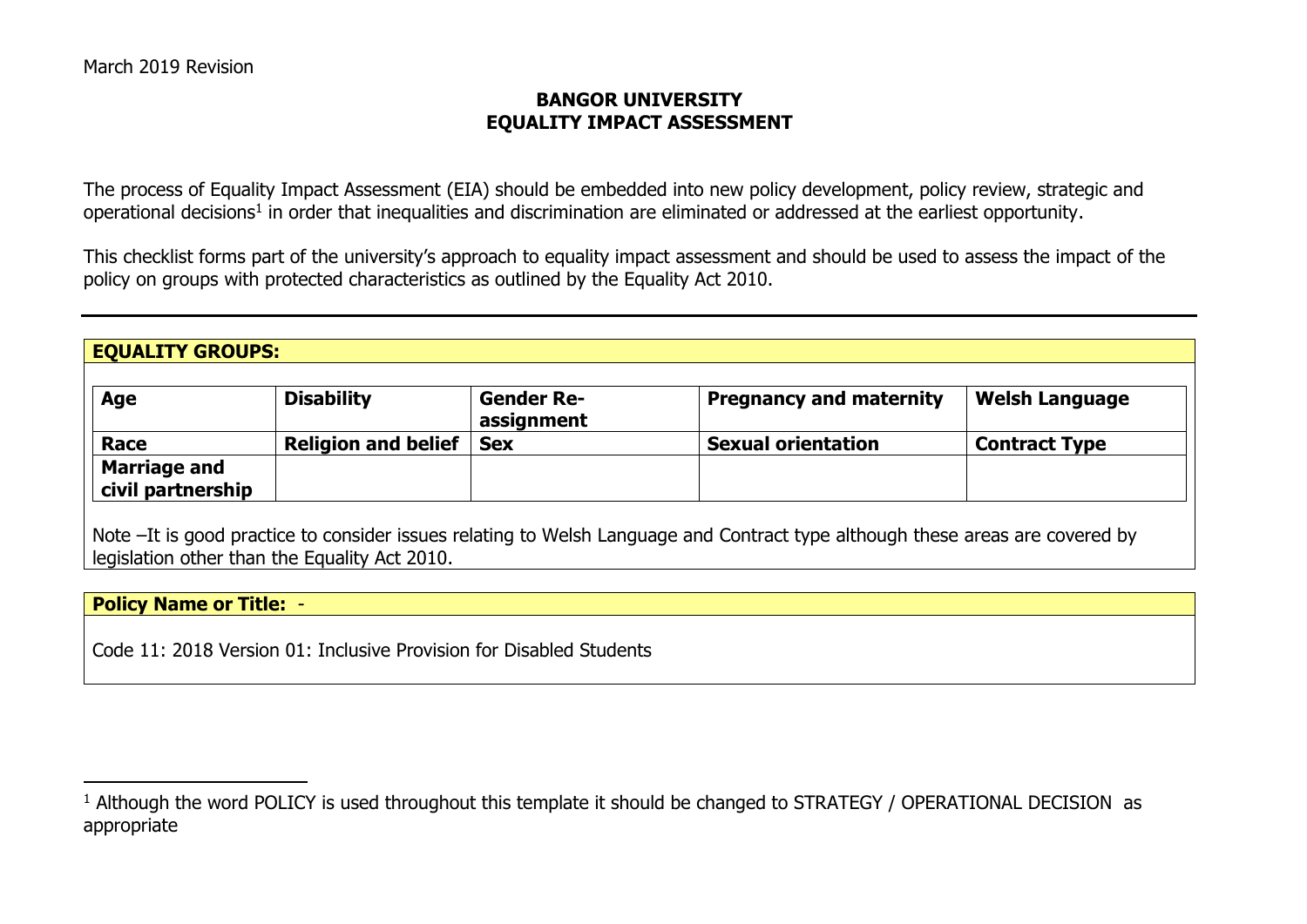| <b>About the Policy:</b>                                                |                                                                                                                                              |
|-------------------------------------------------------------------------|----------------------------------------------------------------------------------------------------------------------------------------------|
| What is the purpose of the Policy?                                      | This Code sets out policy and procedure on provision for prospective and current<br>students who provide documentary evidence of disability. |
| Who is responsible for the Policy?                                      | Head of Disability Services.                                                                                                                 |
| How does the Policy link to the University's<br>strategic priorities?   | Our Mission: "inclusive experience".                                                                                                         |
|                                                                         | Our Values: "safe, welcoming and inclusive environment".                                                                                     |
| Which Groups are stakeholders in the                                    | Current students.                                                                                                                            |
| Policy?                                                                 | Prospective students.                                                                                                                        |
|                                                                         | Staff.                                                                                                                                       |
| Will the Policy be applied uniformly to all<br>areas of the University? | Yes.                                                                                                                                         |
| Please state which groups the Policy applies                            | Current students.                                                                                                                            |
| to.                                                                     | Prospective students.                                                                                                                        |

|                                                                               | Have the following been considered? (requirement of the Public Sector Equality Duty)                                                                                                                                                                                                                              |  |  |
|-------------------------------------------------------------------------------|-------------------------------------------------------------------------------------------------------------------------------------------------------------------------------------------------------------------------------------------------------------------------------------------------------------------|--|--|
| Could any elements of the Policy be directly<br>or indirectly discriminatory? | In line with the Equality Act 2010, the purpose of the Code is to ensure that disabled<br>students are not discriminated against, either directly or indirectly, and that<br>reasonable adjustments are implemented. The Code applies to all disabled students,<br>regardless of other protected characteristics. |  |  |
| Could the Policy be used to promote<br>diversity and equal opportunities?     | The Code is intended to ensure that disabled students have an equitable experience<br>to their non-disabled peers and receive their entitlements. Policy and procedure<br>ensure that reasonable adjustments are implemented.                                                                                     |  |  |
| Could the Policy be used to promote good<br>relations?                        | The Code makes transparent disabled students rights and entitlements and as such<br>removes barriers, and promotes fairness and good relations.                                                                                                                                                                   |  |  |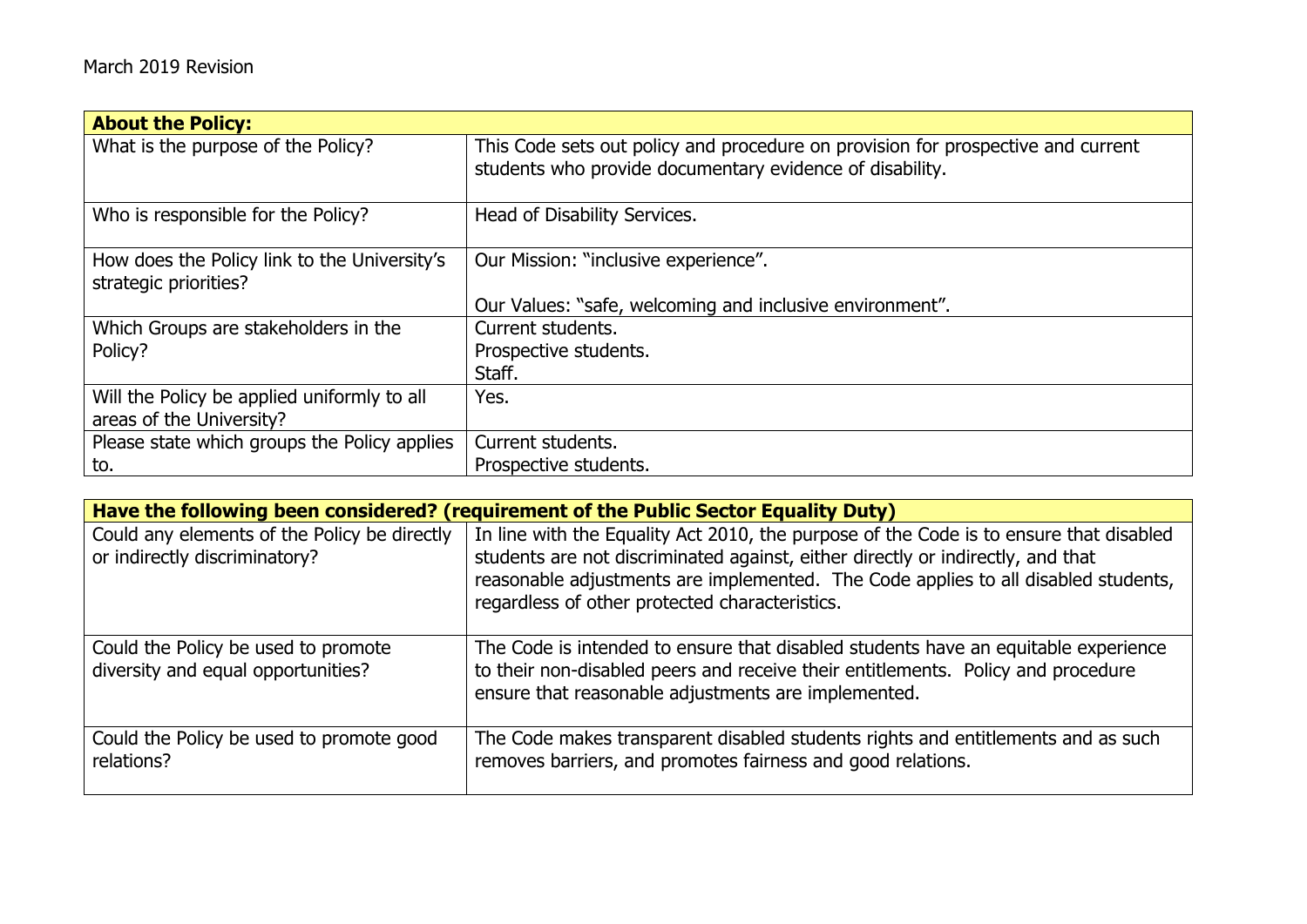| <b>Monitoring</b>                        |                                                                                    |  |
|------------------------------------------|------------------------------------------------------------------------------------|--|
| What quantitative or qualitative data is | Student data is reported to the Disability Working Group which monitors policy and |  |
| available to advise the Policy?          | procedure in relation to disabled students.                                        |  |

| <b>Consultation</b>                                             |                                                                                                                                                                                                                                                                                                                                         |
|-----------------------------------------------------------------|-----------------------------------------------------------------------------------------------------------------------------------------------------------------------------------------------------------------------------------------------------------------------------------------------------------------------------------------|
| What Groups have been consulted in<br>drafting the Policy?      | The Disability Working Group - which monitors policy and procedure in relation to<br>disabled students. The DWG has student and SU membership.<br>Student Services Task Group.<br>Disability Tutors Group.<br>Senior Tutors Group.<br>Senate Regulations is ultimately responsible for the approval and amendment of this<br>procedure. |
| How has consultation taken place?                               | As above. In addition, any student or staff member can provide feedback on<br>provision to the Head of Disability Services or Director of Student Services.                                                                                                                                                                             |
| How has consultation informed the<br>development of the Policy? | The procedure has a set review cycle whereby developments will be captured.                                                                                                                                                                                                                                                             |

| Implementation                      |                                                                                                                                                                                                                                                                                                                                                                                               |
|-------------------------------------|-----------------------------------------------------------------------------------------------------------------------------------------------------------------------------------------------------------------------------------------------------------------------------------------------------------------------------------------------------------------------------------------------|
| How will the Policy be implemented? | The Senate Regulations is responsible for the approval and amendment of this<br>procedure.                                                                                                                                                                                                                                                                                                    |
|                                     | The Code is available online at www.bangor.ac.uk and also in print or alternative<br>formats upon request. Supportive resources are available at:<br>www.bangor.ac.uk/studentservices/disability/info staff.php Workshops on supporting<br>disabled students are offered to staff as part of the CELT programme.<br>Advisers deliver training to academic schools and departments on request. |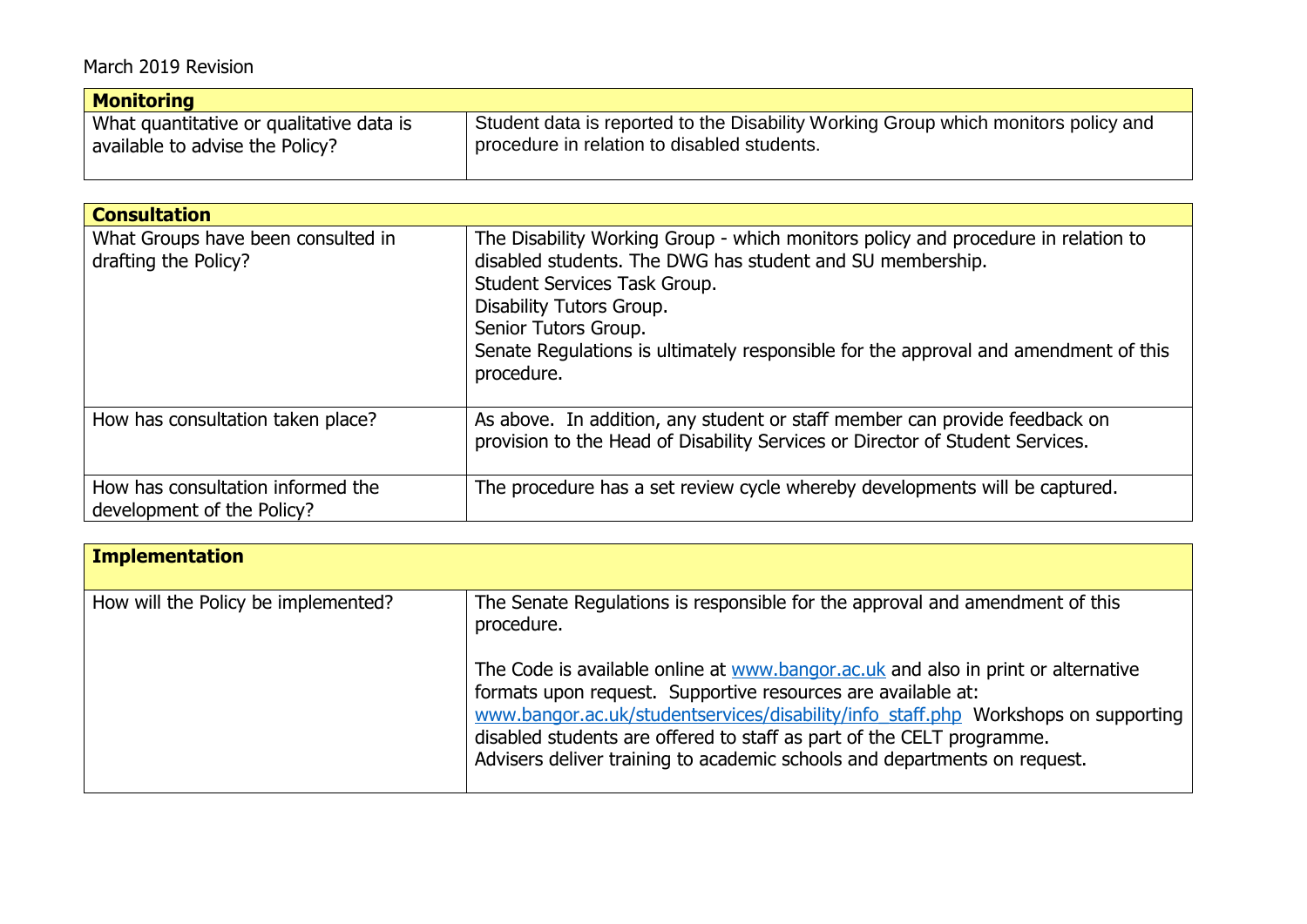| Who will be responsible for the | The Head of the Disability Service is responsible for managing the procedure. |
|---------------------------------|-------------------------------------------------------------------------------|
| implementation of the Policy?   |                                                                               |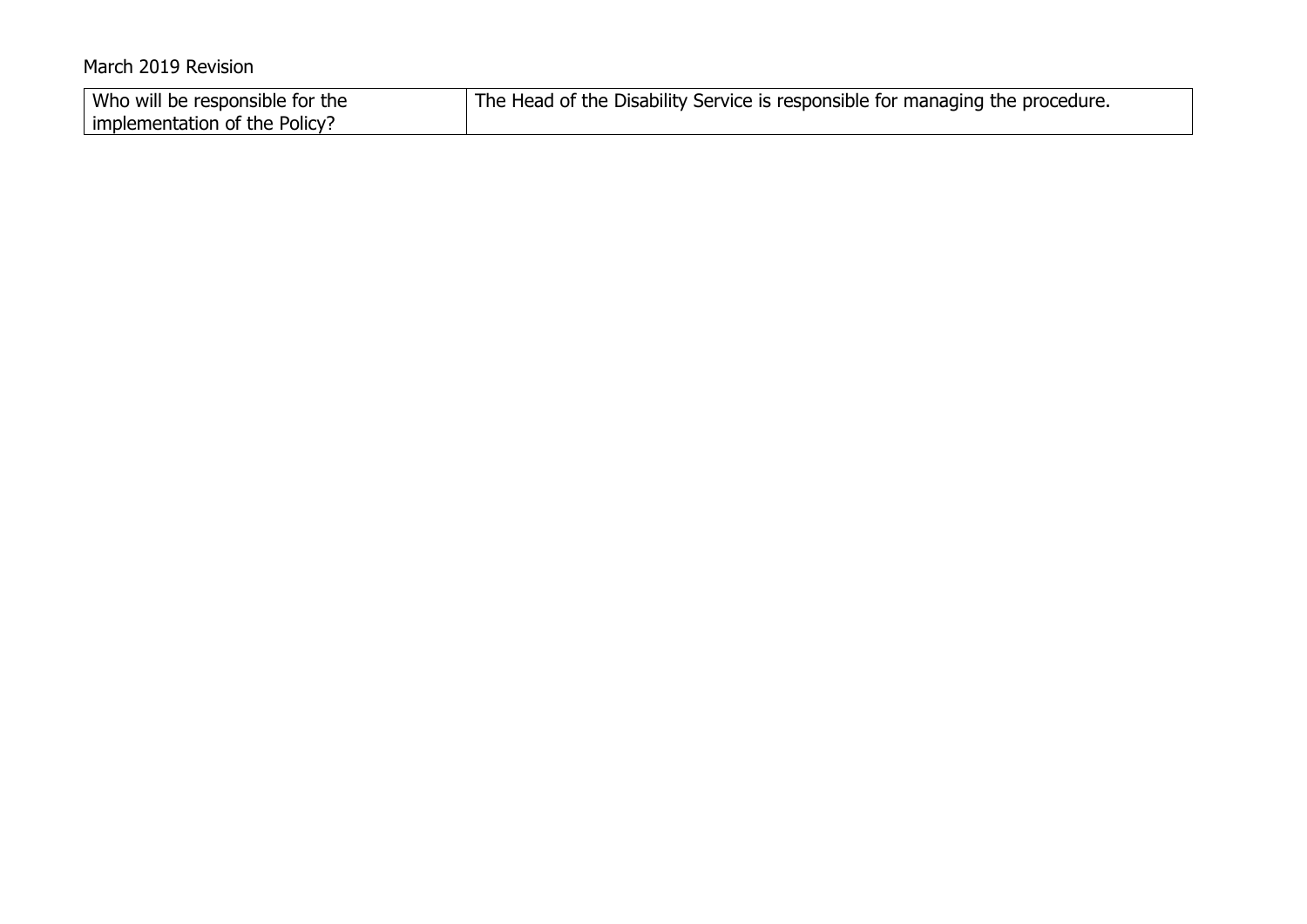| <b>Monitoring</b>                                                                                 |                                                                                                  |
|---------------------------------------------------------------------------------------------------|--------------------------------------------------------------------------------------------------|
| How will the Policy be monitored to ensure                                                        | Continuous monitoring and reporting to Disability Working Group by Head of Disability            |
| that it is achieving its aims?                                                                    | Services.                                                                                        |
| Who will be responsible for monitoring the<br>Policy?                                             | Disability Working Group.                                                                        |
| How will the Policy be monitored to ensure<br>that it does not disadvantage particular<br>groups? | Any equality issues that arise will be explored and any reasonable adjustments shall<br>be made. |
| When will the Policy be reviewed to see if it<br>is achieving its aims and objectives?            | This procedure is on a 3 year review cycle.                                                      |

| <b>Resource implications</b>                                                                                                            |                                                                                                                                                                                                                                                                                                                                                                                                                                                                                                                                                                                                                                                                                                                      |
|-----------------------------------------------------------------------------------------------------------------------------------------|----------------------------------------------------------------------------------------------------------------------------------------------------------------------------------------------------------------------------------------------------------------------------------------------------------------------------------------------------------------------------------------------------------------------------------------------------------------------------------------------------------------------------------------------------------------------------------------------------------------------------------------------------------------------------------------------------------------------|
| Training $-$ are there any training<br>requirements associated with the<br>development, implementation or monitoring<br>of this Policy? | Supportive resources are available at:<br>www.bangor.ac.uk/studentservices/disability/info staff.php<br>Workshops on supporting disabled students are offered to staff as part of the CELT<br>programme.<br>Advisers deliver training to academic schools and departments on request.<br>The OIA Good Practice Framework expects that all University Staff are familiar with<br>the principles of good practice in supporting disabled students.<br>https://www.oiahe.org.uk/media/1039/oia-good-practice-framework-supporting-<br>disabled-students.pdf<br>The Head of Disability Services has provided briefings to the Teaching & Learning<br>Task Group, Disability Tutors and Directors of Teaching & Learning. |